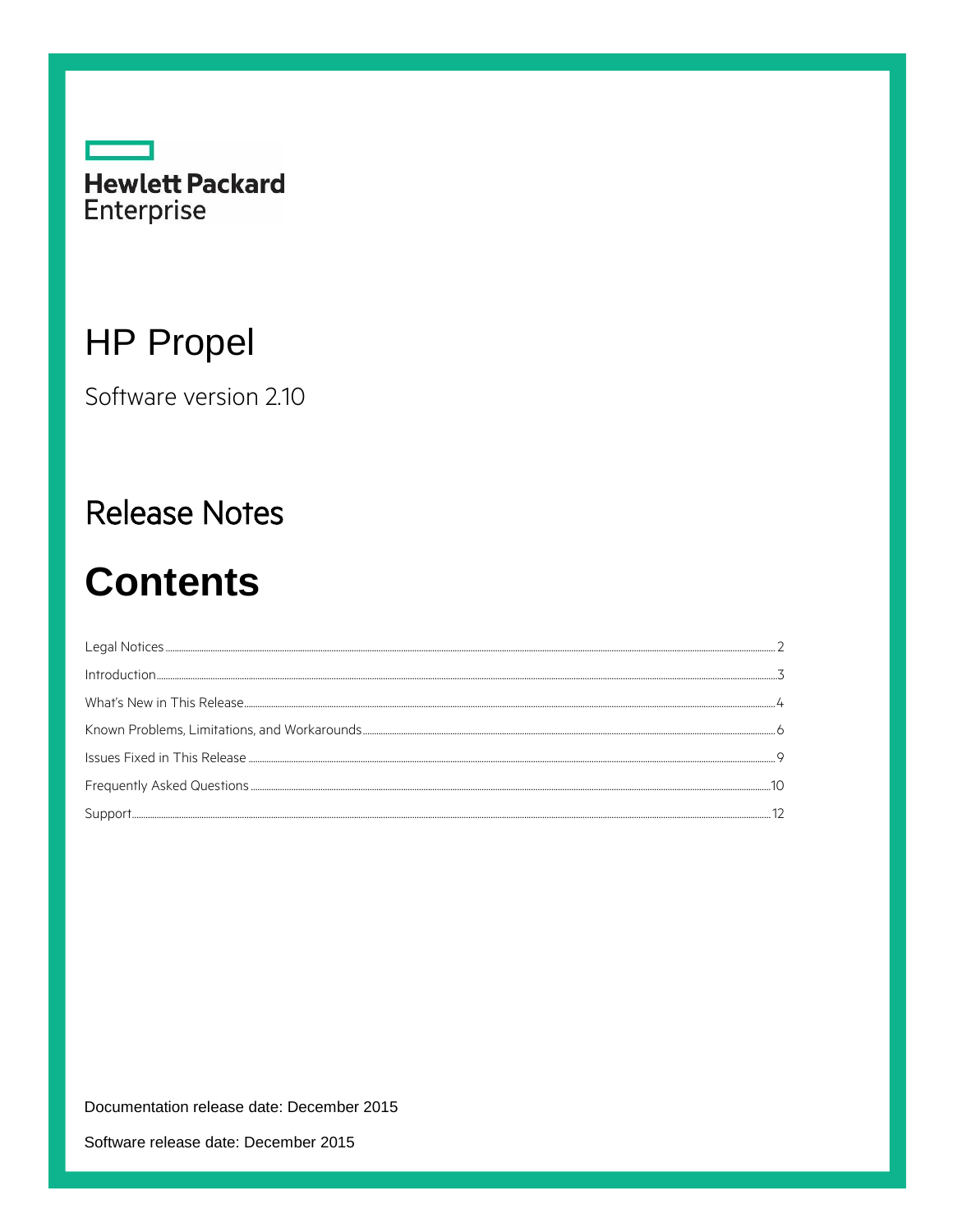## <span id="page-1-0"></span>Legal Notices

#### **Warranty**

The only warranties for Hewlett Packard Enterprise products and services are set forth in the express warranty statements accompanying such products and services. Nothing herein should be construed as constituting an additional warranty. HPE shall not be liable for technical or editorial errors or omissions contained herein. The information contained herein is subject to change without notice.

#### **Restricted Rights Legend**

Confidential computer software. Valid license from Hewlett Packard Enterprise required for possession, use or copying. Consistent with FAR 12.211 and 12.212, Commercial Computer Software, Computer Software Documentation, and Technical Data for Commercial Items are licensed to the U.S. Government under vendor's standard commercial license.

#### **Copyright Notice**

© Copyright 2015 Hewlett Packard Enterprise Development Company L.P.

#### **Trademark Notices**

Adobe® is a trademark of Adobe Systems Incorporated.

Microsoft<sup>®</sup> and Windows® are U.S. registered trademarks of Microsoft Corporation.

Oracle and Java are registered trademarks of Oracle and/or its affiliates.

UNIX® is a registered trademark of The Open Group.

RED HAT READY™ Logo and RED HAT CERTIFIED PARTNER™ Logo are trademarks of Red Hat, Inc.

The OpenStack word mark and the Square O Design, together or apart, are trademarks or registered trademarks of OpenStack Foundation in the United States and other countries, and are used with the OpenStack Foundation's permission.

### Documentation Updates

The title page of this document contains the following identifying information:

- Software Version number, which indicates the software version.
- Document Release Date, which changes each time the document is updated.
- Software Release Date, which indicates the release date of this version of the software.

To check for recent updates or to verify that you are using the most recent edition of a document, go to the following URL and sign-in or register: <https://softwaresupport.hp.com/group/softwaresupport>

Use the Search function at the top of the page to find documentation, whitepapers, and other information sources. To learn more about using the customer support site, go to: [https://softwaresupport.hp.com/documents/10180/14684/HP\\_Software\\_Customer\\_Support\\_Handbook/](https://softwaresupport.hp.com/documents/10180/14684/HP_Software_Customer_Support_Handbook/) 

You will also receive updated or new editions if you subscribe to the appropriate product support service. Contact your Hewlett Packard Enterprise sales representative for details.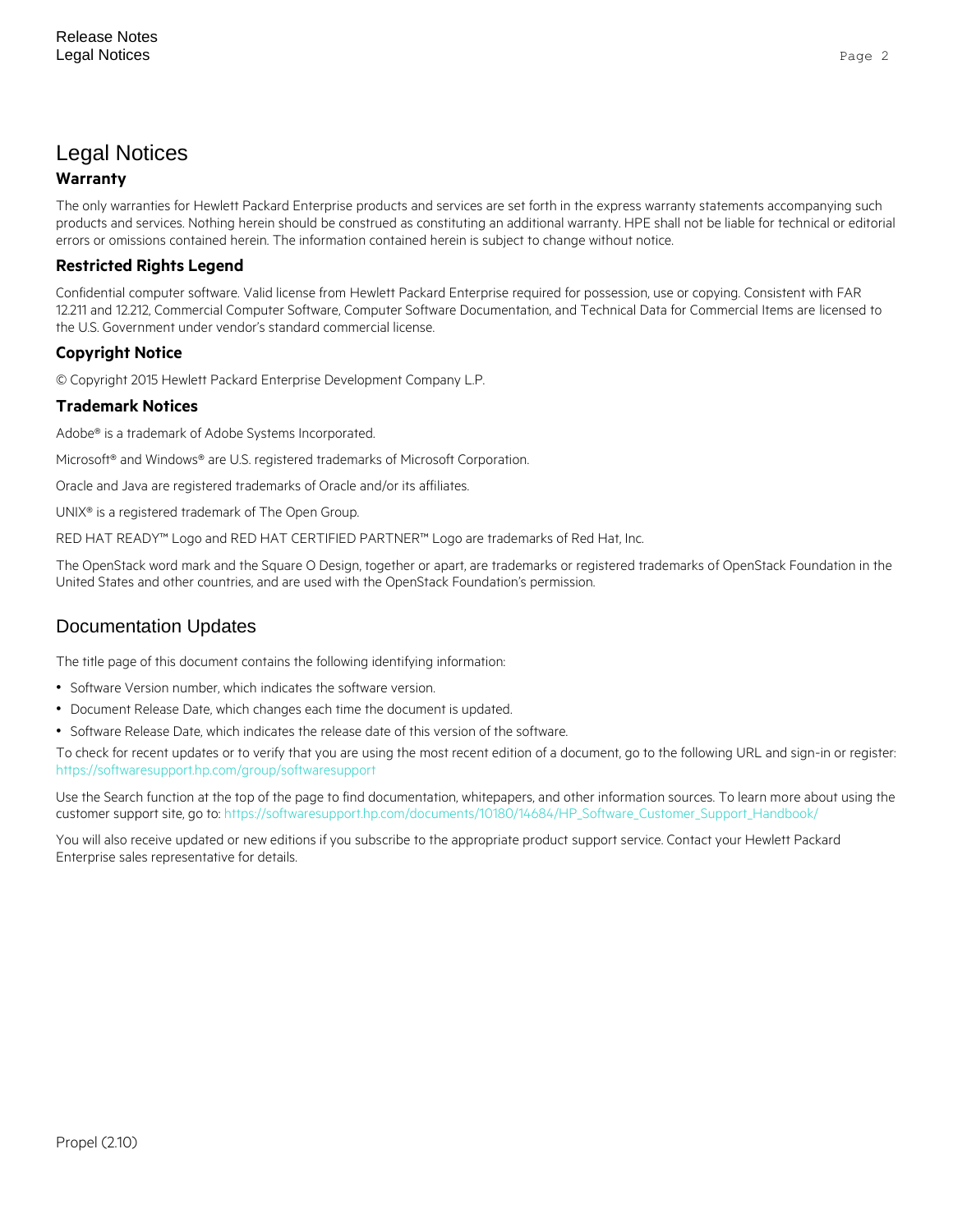## <span id="page-2-0"></span>Introduction

This document provides an overview of the changes made to HP Propel for the 2.10 release. It contains important information not included in the manuals or in online help.

### In This Version

HP Propel provides a single user experience, easy integrations and quick onboarding of multiple services providers for Service Brokers. For more information about integrated products, see the *HP Propel System and Software Support Matrix*.

To ensure the performance and stability of the HP Propel environment, complete the following tasks before installation begins:

- Review supported hardware and software for each component product in order to meet the minimum installation requirements.
- Make sure the relevant patches and hot fixes to the patch releases are applied to the component products.
- Review the release notes for each component product to be aware of additional changes or restrictions.

#### Installation Notes

Installation requirements are documented in the *HP Propel System and Software Support Matrix.* Instructions for installing and configuring HP Propel are documented in the *HP Propel Installation and Configuration Guide.*

#### **Documentation**

HP Propel documentation can be found at <https://softwaresupport.hp.com/group/softwaresupport>.

You need to sign-in or register to use this site. Use the **Search** function at the top of the page to find documentation, whitepapers, and other information sources. To learn more about using the customer support site, go to: [https://softwaresupport.hp.com/documents/10180/14684/HP\\_Software\\_Customer\\_Support\\_Handbook/](https://softwaresupport.hp.com/documents/10180/14684/HP_Software_Customer_Support_Handbook/)

For more information or to track updates for all HP Propel documentation, refer to the *HP Propel Documentation List*.

To help us improve our documents, please send feedback to [Propel\\_IE@hpe.com.](mailto:Propel_IE@hpe.com)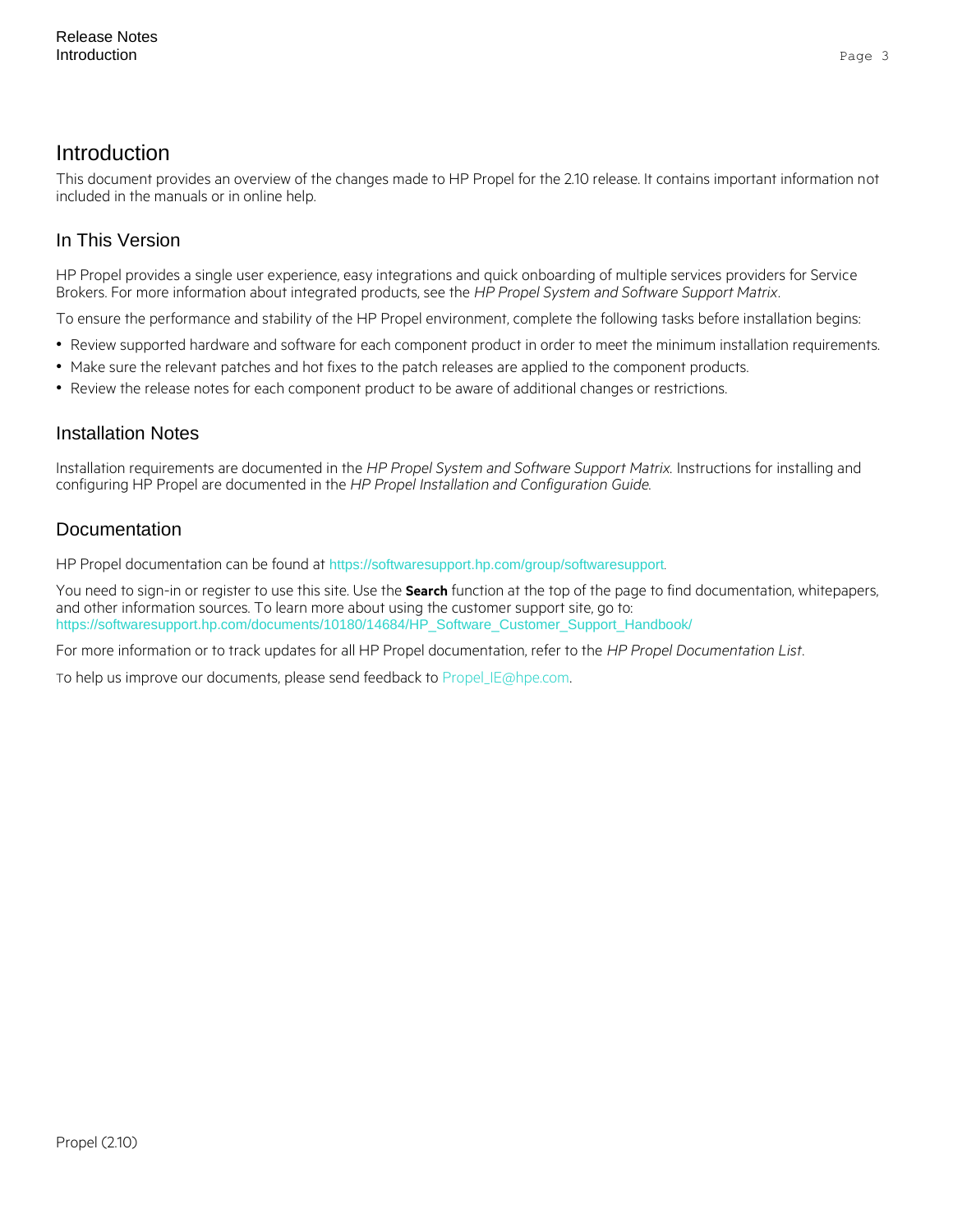## <span id="page-3-0"></span>What's New in This Release

The following new features are provided in the HP Propel 2.10 release:

#### • **IDOL Search Improvements**

#### – **Universal search:**

- Searches return unified results across service catalog, support tickets, and knowledge articles.
- Integrate with application-specific search for advanced search use cases.

#### – **Advanced application search bar and filters:**

- Provides consistent and unified search navigation and filters across HP Propel.
- Ability to use search filter with hierarchical tags or categories.

#### • **Subscription Actions**

- Service lifecycle (instance) action using dynamic data source, such as retrieving available servers for storage-attach action.
- Service lifecycle actions supported for multiple nodes.

#### • **New External Pricing**

- Support for complex pricing schemes via external pricing engine.
- Examples of complex pricing may include different discount per customer or per data center for cloud use cases.
- Pricing extracted from external pricing engine is displayed at three different times during shopping.

#### • **Smart Link between My Services and Support Tickets**

- Configurable link between My Services and Support Tickets.
- Create context-aware support tickets based on my subscribed services.
- Automatically populated support ticket attributes based on my subscribed services.

#### • **Support Ticket Enhancements**

- Browse support catalogs by hierarchical category.
- Aggregate support tickets created outside the HP Propel Portal.
- Aggregate and fulfill multiple support ticket systems per organization or tenant.

#### • **Bi-directional Communication on Requests (Shopping)**

- Provides two-way communication capability between user and service desk on shopping request, similar to support ticket request.
- Users can interact with service desk from the fulfillment request form instead of creating a new support ticket.

#### • **Enhanced Dynamic Conditions**

- Extends the current dynamic condition capability to include HP Service Manager-specific system variable for backend dynamic query input.
- HP Service Exchange aggregation translates HP SM expressions into HP Propel expressions.

#### • **Failed Fulfillment-Request Retry**

- Provides the ability to resend failed fulfillment requests.
- Configures automatic fulfillment request resend if fulfillment engine (supplier) is down momentarily.
- Ability to resend or purge failed fulfillment requests by administrator.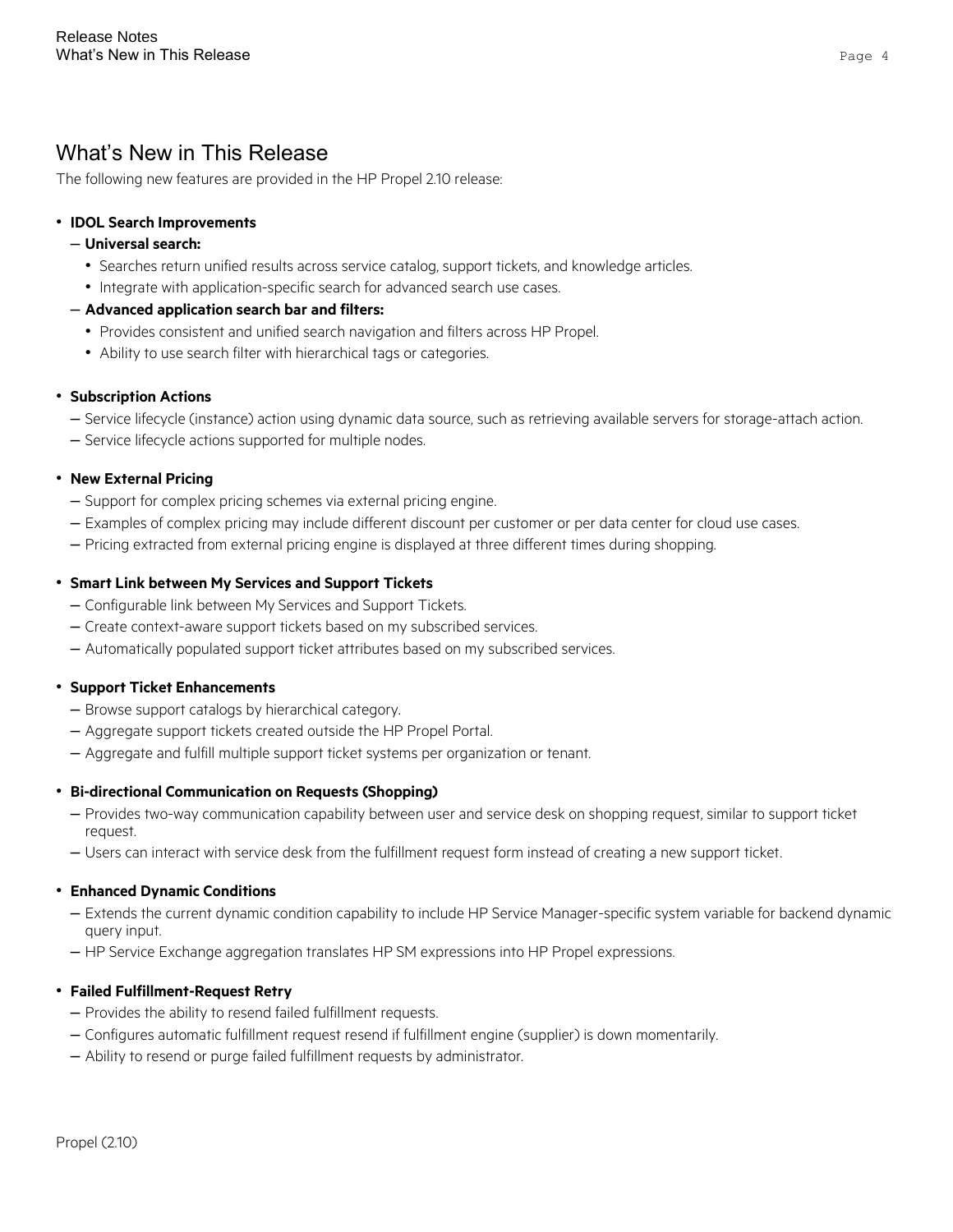#### • **Migration of System Data**

- Ability to migrate configuration and system data from existing instance to a new instance running the latest version of HP Propel.
- System data includes: catalogs and ACLs, approval policies, catalog items, subscriptions, and requests.
- Combination of documentation, guidelines, and migration scripts to migrate system data.

• **Bug Fixes**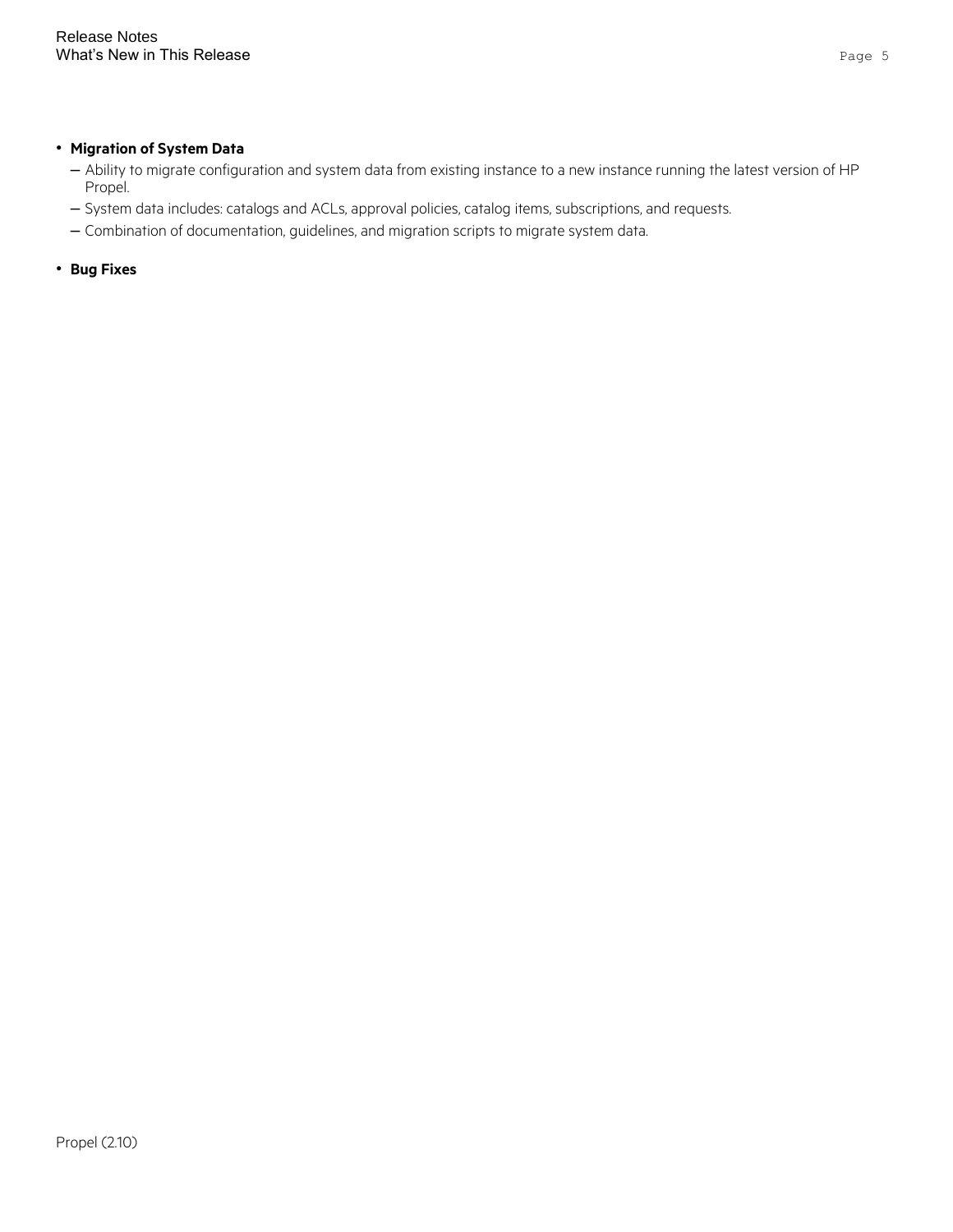## <span id="page-5-0"></span>Known Problems, Limitations, and Workarounds

#### **CR QCCR1D194496 – Incident created in the source SM doubled incidents in the target SAW**

| Problem    | If an incident in HP Service Manager (HP SM) has new activity lines while it is being linked to HP Service Anywhere (HP<br>SAW), created incidents in HP SAW are doubled.                                           |
|------------|---------------------------------------------------------------------------------------------------------------------------------------------------------------------------------------------------------------------|
| Cause      | Product defect.                                                                                                                                                                                                     |
| Workaround | Incidents should be assigned from HP SM to HP SAW without adding activity lines. The activity lines can be added after<br>the incident is linked to HP SAW. This can be verified in the Case Exchange tab in HP SM. |

#### **CR QCCR1D204702 – Inconsistent passwords in Propel appliance**

| Problem    | When working with an HP Propel installation, some default passwords have been updated, while others are the same as<br>in prior releases. For example, the default root password has been updated to match the current calendar year.<br>However, many of the default keystore and database passwords remain as they were in the 1.xx releases. |
|------------|-------------------------------------------------------------------------------------------------------------------------------------------------------------------------------------------------------------------------------------------------------------------------------------------------------------------------------------------------|
| Cause      | Product defect.                                                                                                                                                                                                                                                                                                                                 |
| Workaround | If the updated default password does not work, try the prior release password.                                                                                                                                                                                                                                                                  |

#### **CR QCCR1D211128 – Services won't start after uninstall/reinstall**

| Problem    | After a failed HP Propel install, running setup. sh purge and subsequently re-installing with setup. sh install<br>can result in certain processes not restarting correctly.                                              |
|------------|---------------------------------------------------------------------------------------------------------------------------------------------------------------------------------------------------------------------------|
| Cause      | HP Propel installation creates a propel user; purge removes this user. Files created and owned by the initial user are<br>unreadable by the re-created propel user. This prevents process startup for some microservices. |
| Workaround | Use the find utility to look for orphaned files. Typically these are visible as owner 1000, 1001, and so on. You can<br>remove the files or use the chown command (to the propel user) to resolve the issue.              |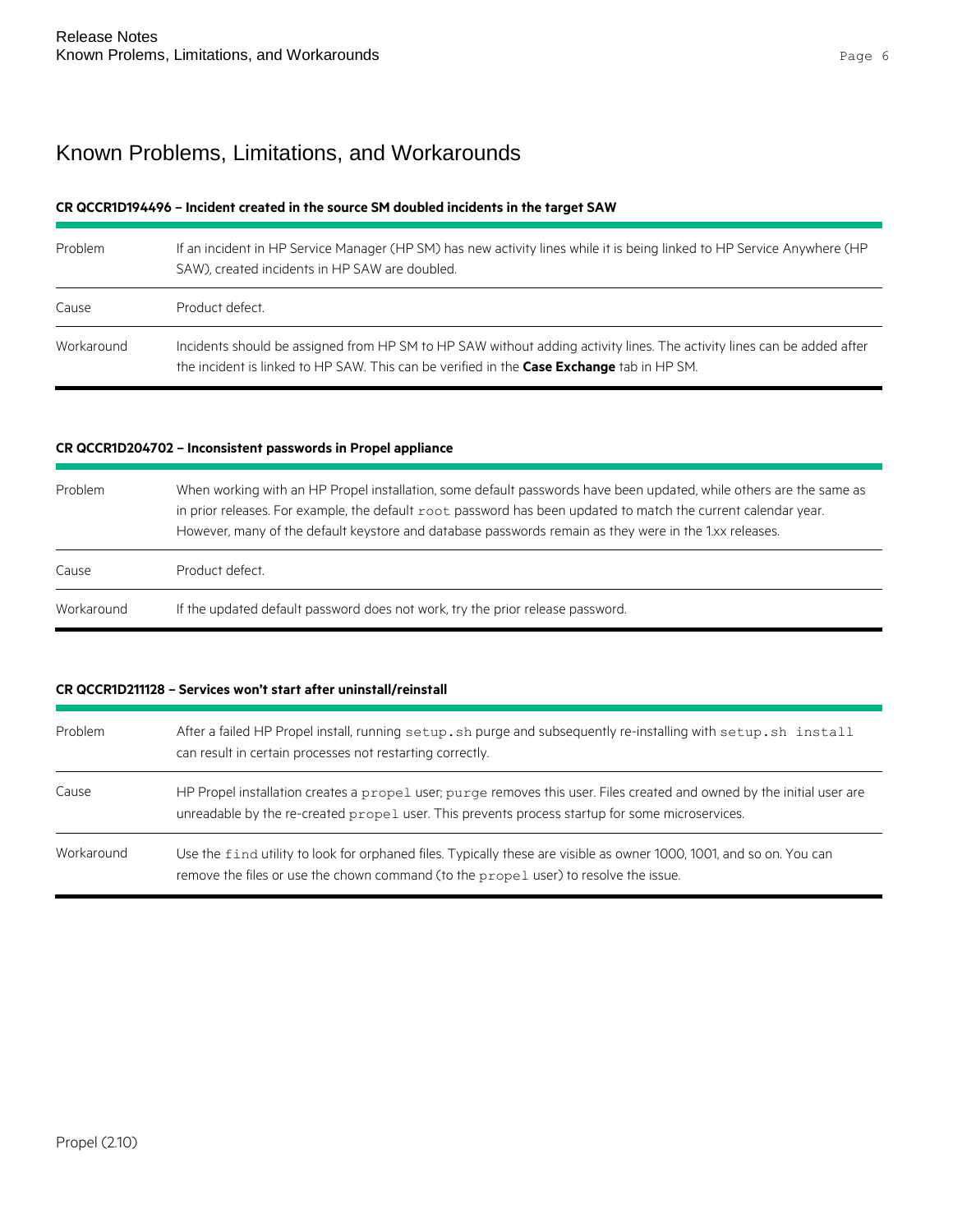#### **CR QCCR1D214594 – Restart Propel fails**

| Problem    | After executing the propel stop command, not all PID files in /var/run/propel are removed. This prevents some HP<br>Propel services from starting when the propel start command is executed. |
|------------|----------------------------------------------------------------------------------------------------------------------------------------------------------------------------------------------|
| Cause      | Product defect.                                                                                                                                                                              |
| Workaround | Execute the propel stop command again before executing the propel start command.                                                                                                             |

#### **CR QCCR1D217150 –Authentication form has incorrect rendering of input fields in RTL Languages**

| Problem    | The <b>Authentication</b> dialog in the Identity Management application does not correctly render input fields in RTL<br>languages (for example, Hebrew and Arabic). |
|------------|----------------------------------------------------------------------------------------------------------------------------------------------------------------------|
| Cause      | Product defect.                                                                                                                                                      |
| Workaround | Use English, or any left-to-right language, when using the Identity Management application to configure authentications.                                             |

#### **CR QCCR1D217255 – Empty space in Portal catalog list views**

| Problem    | Empty space appears in the HP Portal's catalog list view. Rows of catalog items appear shifted to the right (a few<br>spaces) and white space appears in place of catalog items.                                                                                     |
|------------|----------------------------------------------------------------------------------------------------------------------------------------------------------------------------------------------------------------------------------------------------------------------|
| Cause      | Product defect.                                                                                                                                                                                                                                                      |
| Workaround | Do not publish catalog items to the same user that have a mix of pricing and no pricing. If you need to publish a catalog<br>item that is free along with one that has a price, set the price to zero instead of disabling the price (for the free catalog<br>item). |

#### **CR QCCR1D217291 – Problem with Request Support header when accessed from Search result**

| Problem    | When navigating to the <b>Request Support</b> view, the header occasionally displays an untranslated locale key. |
|------------|------------------------------------------------------------------------------------------------------------------|
| Cause      | Product defect.                                                                                                  |
| Workaround | Refresh the Request Support view.                                                                                |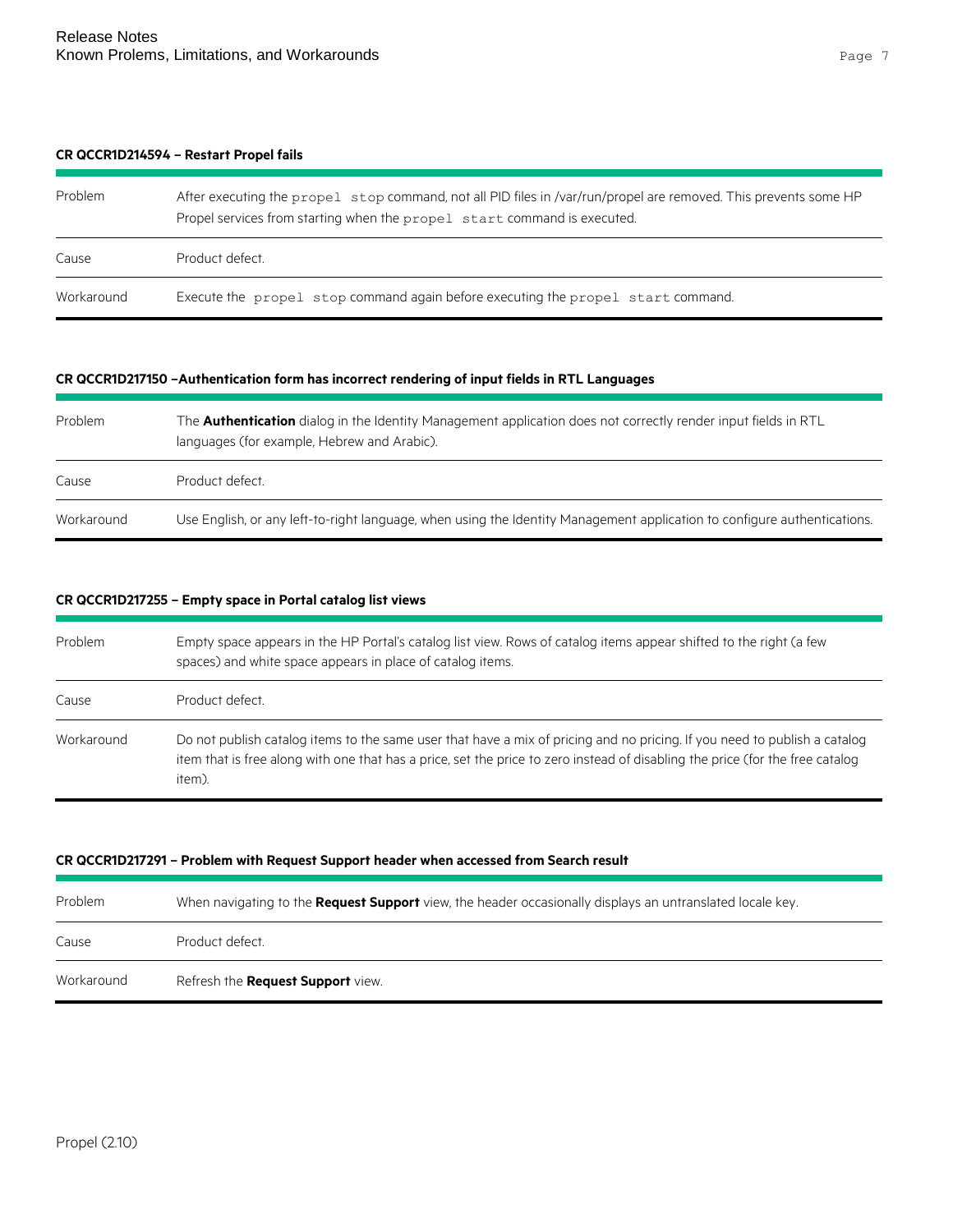#### **CR QCCR1D217628 – 2.10 OVA- mpp service fails to start**

| Problem    | During product startup, the MPP process (Knowledge Management) fails to correctly update its PID file and startup<br>cannot detect that it starts successfully. |
|------------|-----------------------------------------------------------------------------------------------------------------------------------------------------------------|
| Cause      | Product defect.                                                                                                                                                 |
| Workaround | Please do not interrupt mpp (or HP Propel) startup and allow the default timeout (5 minutes) for MPP to start<br>successfully.                                  |

#### **CR QCCR1D217632, CR QCCR1D217676 – Adding comments immediately to new service request or support request may fail in FTLs, for both SM and SAW**

| Problem    | After creating a support request or a service request and immediately adding a comment, the comment is not<br>propagated from HP Propel to HP Service Manager or HP Service Anywhere. |
|------------|---------------------------------------------------------------------------------------------------------------------------------------------------------------------------------------|
| Cause      | Product defect - timing issue.                                                                                                                                                        |
| Workaround | After the ticket is created, wait approximately 10 seconds before adding the comment.                                                                                                 |

#### **CR QCCR1D217720 – Jumpstart XHR: 413 Payload Too Large**

| Problem    | API calls return a 413 Payload too Large error message, and this causes missing data or a blue error screen to<br>appear. |
|------------|---------------------------------------------------------------------------------------------------------------------------|
| Cause      | Browser cookies are too large.                                                                                            |
| Workaround | Clear the browser cookies.                                                                                                |

#### **CR QCCR1D217775 – Order now for item when same item is in cart orders cart contents and not item**

| Problem    | When placing an order, an incorrect price on the <b>Checkout</b> and <b>Order Confirmation</b> views occasionally appears.                                                                                                                                                                                                                                                                                                  |
|------------|-----------------------------------------------------------------------------------------------------------------------------------------------------------------------------------------------------------------------------------------------------------------------------------------------------------------------------------------------------------------------------------------------------------------------------|
| Cause      | Product defect.                                                                                                                                                                                                                                                                                                                                                                                                             |
| Workaround | Though an incorrect price is displayed, the order has the correct price. Options are:<br>• Ignore the incorrect price and submit the order. You should see a correct price later in the order detail.<br>• Reload the page and place the order again.<br>• If reloading the page and placing the order does not resolve the incorrect price, remove all items from the<br>cart, reload the page, and place the order again. |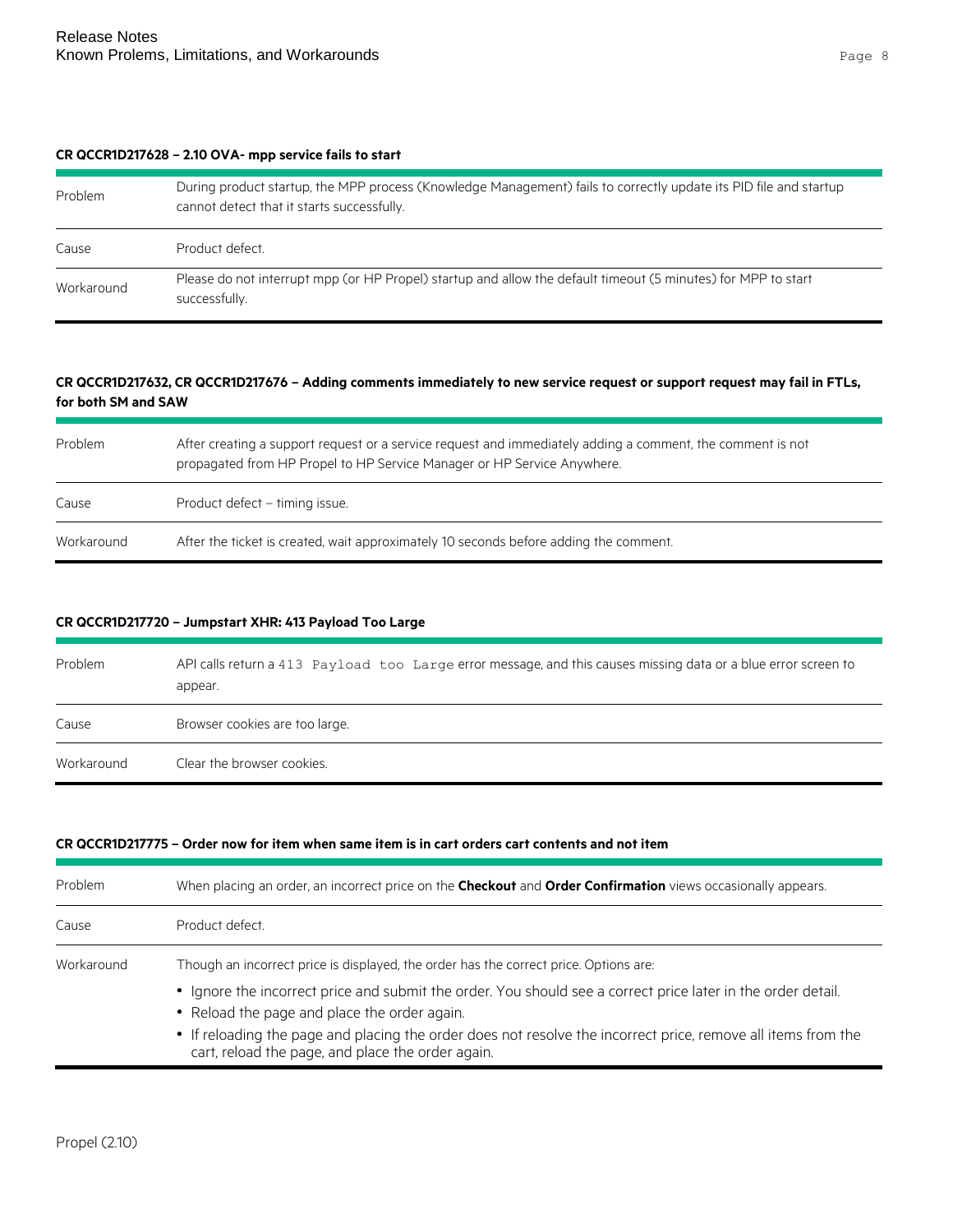## <span id="page-8-0"></span>Issues Fixed in This Release

The following issues were listed in the previous (2.01) HP Propel Release Notes, and have been fixed in this release of HP Propel.

#### **CR QCCR1D204742**

During initial HP Propel setup, neglecting to enter Knowledge Management (KM) and Ticket Management (TM) configuration information into the /opt/hp/propel-install/setup.properties file can lead to failures in the HP Propel Portal and confusing messages in the KM/TM microservices log file (/opt/hp/propel/msvc/logs/server.log).

#### **CR QCCR1D210710**

Context-sensitive help for the **License Management** view does not appear for localized languages.

#### **CR QCCR1D212757**

After running the propel start command during HP Propel installation, an error message for the httpd service appears: Job for httpd.service failed.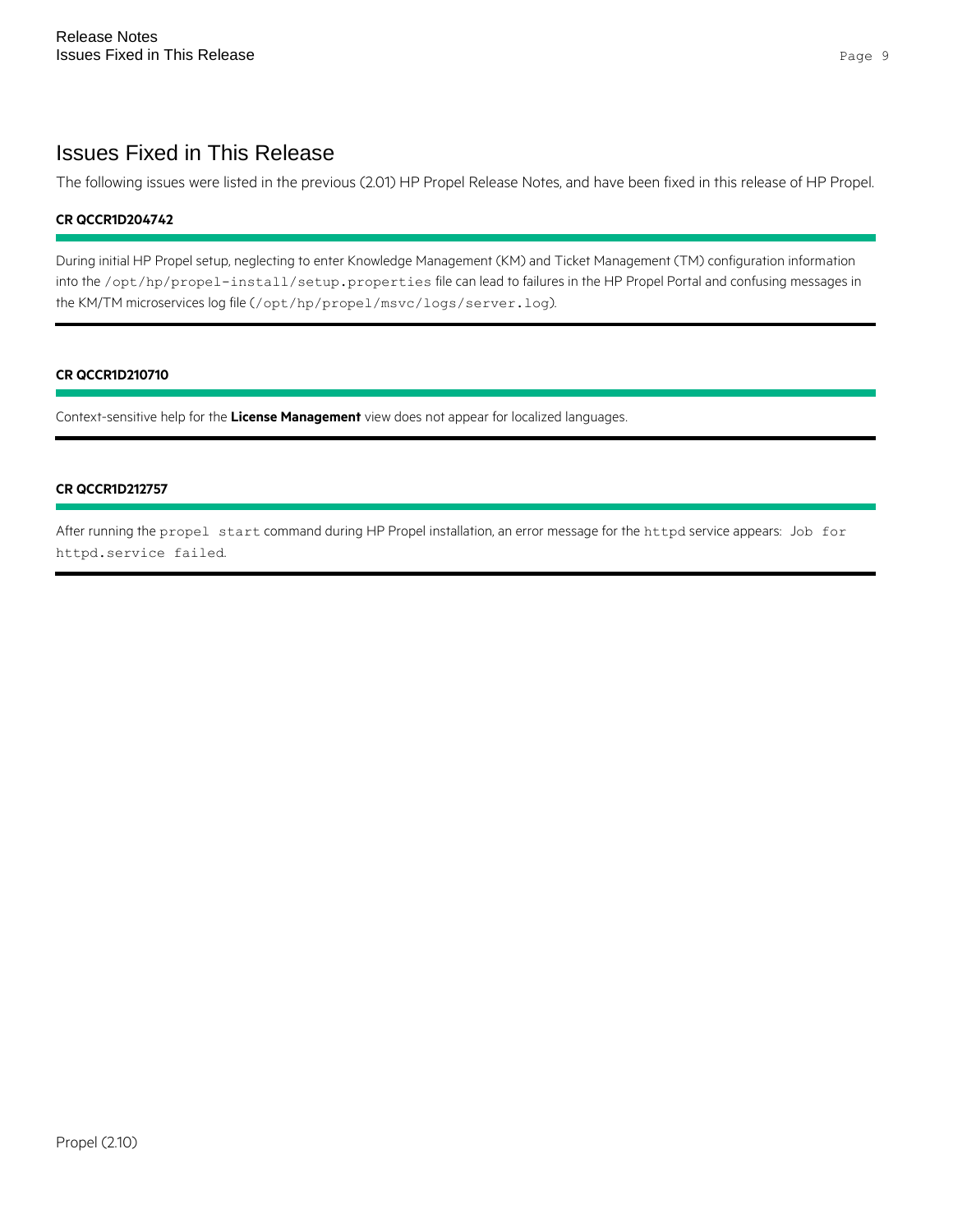## <span id="page-9-0"></span>Frequently Asked Questions

#### **Common identity between HP Propel and integrated systems**

| Question | Why do I sometimes see errors in HP Propel log files that are related to unknown users, when carrying out common<br>tasks in HP Propel (for example, ticketing, shopping, and so on)?                                                                                                                                                                                                    |
|----------|------------------------------------------------------------------------------------------------------------------------------------------------------------------------------------------------------------------------------------------------------------------------------------------------------------------------------------------------------------------------------------------|
| Answer   | This sometimes happens with systems such as HP SM, which can manage their own set of users. These users may not<br>match those configured in the LDAP server used by HP Propel. HP recommends that all integrated systems share a<br>common LDAP server with HP Propel. Otherwise, identically named users need to be created on both the HP Propel<br>system and the integrated system. |

#### **HP Propel download files**

| Question | What HP Propel files are available for download from the HP SSO site (https://softwaresupport.hp.com)?                                                                                                                                              |
|----------|-----------------------------------------------------------------------------------------------------------------------------------------------------------------------------------------------------------------------------------------------------|
| Answer   | • A README file.                                                                                                                                                                                                                                    |
|          | • The HP Propel OVA file.                                                                                                                                                                                                                           |
|          | • A compressed file (prope1-2 10-osrb.tar) that contains the required source files and associated license<br>agreements for open source libraries used in HP Propel, where the associated license agreement requires distribution<br>of the source. |

#### **Knowledge Management icons**

| Question | Why do HP SM article-voting icons show up inconsistently in different browsers in KM and are not functional in HP<br>Propel?                                                  |
|----------|-------------------------------------------------------------------------------------------------------------------------------------------------------------------------------|
| Answer   | The HP SM configuration specifies which icons will be shown. HP Propel cannot control this.                                                                                   |
|          | Default HP SM article templates can be modified to remove the icons:                                                                                                          |
|          | 1. Log on to the HP SM admin console.<br>2. Go to knowledge/doctype.<br>3. For each of the doctypes, open the default view and delete the three icons from the HTML template. |

#### **Add aggregation – query filter issue with** displayName **column**

| Question | When adding an aggregation for an HP Service Manager supplier and specifying a displayName value in the Query<br><b>Filter</b> field, the correct set of catalog items are not added to the aggregation. |
|----------|----------------------------------------------------------------------------------------------------------------------------------------------------------------------------------------------------------|
| Answer   | This is an HP Service Manager issue with the displayName column. Refer to the HP Propel 2.10 Administration Guide<br>for instructions to resolve this issue.                                             |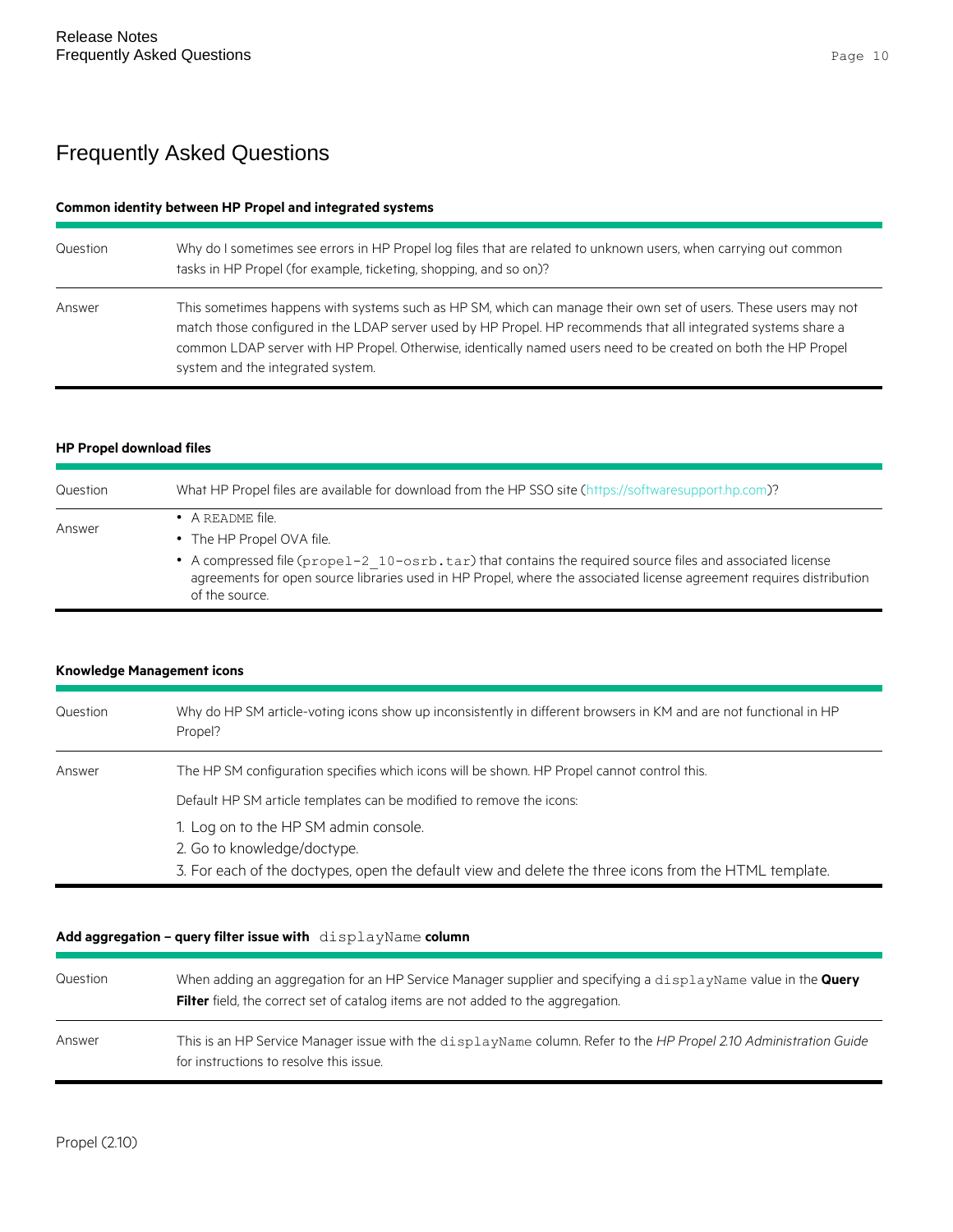#### **Localized online help**

| Question | What localized online help is available in HP Propel?                                                                                     |
|----------|-------------------------------------------------------------------------------------------------------------------------------------------|
| Answer   | HP Propel online help is available in German, French, Japanese, Spanish, Korean, Portuguese (Brazil), Russian, and<br>Simplified Chinese. |